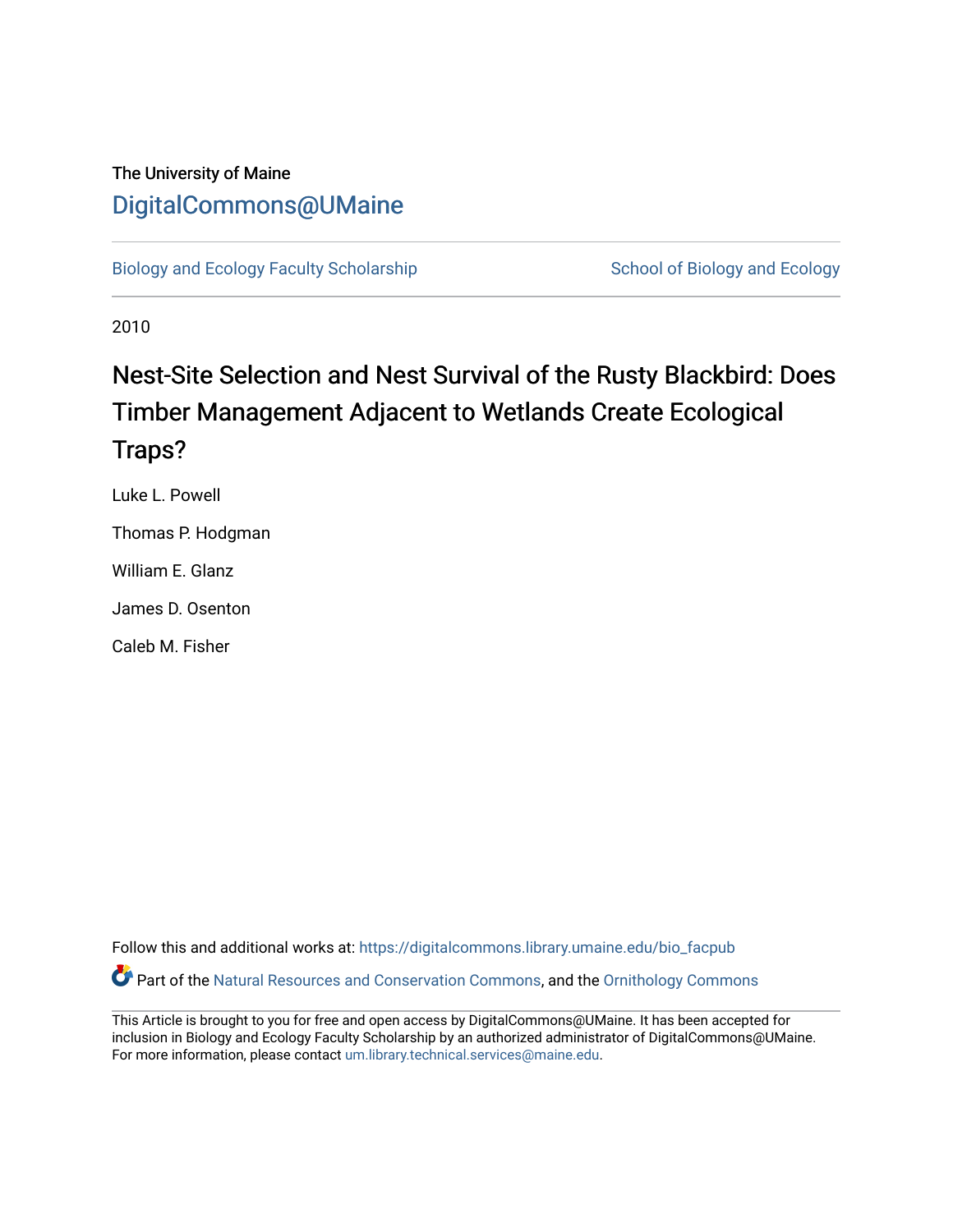### NEST-SITE SELECTION AND NEST SURVIVAL OF THE RUSTY BLACKBIRD: DOES TIMBER MANAGEMENT ADJACENT TO WETLANDS CREATE ECOLOGICAL TRAPS?

LUKE L. POWELL<sup>1,5</sup>, Thomas P. Hodgman<sup>2</sup>, William E. Glanz<sup>1</sup>, James D. Osenton<sup>3</sup>, and Caleb M. Fisher<sup>4</sup>

<sup>1</sup>School of Biology and Ecology, University of Maine, Orono, ME 04469 <sup>2</sup> Bird Group, Maine Department of Inland Fisheries and Wildlife, Bangor, ME 04401 *Department of Wildlife Ecology, University of Maine, Orono, ME 04469* <sup>4</sup>*Sterling College, Craftsbury Common, VT 05827*

*Abstract.* Animals are subject to ecological traps when anthropogenic changes create habitat that appears suitable but when selected results in decreased fitness. The Rusty Blackbird (*Euphagus carolinus*) breeds in boreal wetlands and has declined by 85–95% over the last half century. We studied nest-site selection and daily nestsurvival rate (DSR) of 43 Rusty Blackbird nests in northern New England and evaluated whether regenerating logged areas adjacent to wetlands created ecological traps. Although nesting adults avoided high-canopied forests and selected areas with dense balsam fir (*Abies balasmea*) 1 to 3 m high, those characteristics were not associated with DSR. Conversely, the frequency of speckled alder (*Alnus incana*) and sedges (Cyperaceae) in the nest plot varied with DSR, suggesting that the risk of predation of nests within wetlands was lower. DSR also varied with past logging; nests in plots not harvested recently were  $2.3\times$  more likely to fledge young than nests in plots harvested within 20 years. When logging extends to the edges of or into wetlands, the subsequent dense regenerating conifers appear to attract Rusty Blackbirds to nest closer to or within these human-altered uplands, exposing their nests to increased predation not typical of unaltered wetlands. Three surrogates for habitat preference did not differ by timber-management history, suggesting that the birds do not prefer habitats that increase their fitness. Rusty Blackbirds nesting in harvested wetlands may be subject to "equal preference" ecological traps, and we suggest that buffers 75 m wide around the perimeter of suitable wetlands should increase DSR.

*Key words: boreal wetlands*, *ecological trap*, Euphagus carolinus, *forest fragmentation*, *nest-site selection*, *nest survival*, *Rusty Blackbird*.

Selección de Sitios de Nidificación y Supervivencia de Nidos de *Euphagus carolinus*:

¿El Manejo Forestal Adyacente a los Humedales Crea una Trampa Ecológica?

*Resumen.* Los animales son sujeto de trampas ecológicas cuando cambios antropogénicos crean un hábitat que parece apropiado pero, al ser seleccionado, resulta en una disminución de la aptitud biológica. *Euphagus carolinus* se reproduce en humedales boreales y sus poblaciones han disminuido en un 85-95% durante los últimos cincuenta años. Estudiamos la selección de sitios de nidificación y la tasa diaria de supervivencia (TDS) de 43 nidos de *E. carolinus* en el norte de Nueva Inglaterra y evaluamos si las áreas aprovechadas en recuperación adyacentes a los humedales generaron trampas ecológicas. Aunque los adultos que anidaban evitaron bosques de dosel alto y seleccionaron áreas densamente pobladas de *Abies balasmea* de 1 a 3 m de altura, estas características no estuvieron asociadas con la TDS. Por el contrario, la frecuencia de *Alnus incana* y de ciperáceas en la parcela del nido varió con la TDS, sugiriendo que el riesgo de depredación de los nidos dentro de los humedales era menor. La TDS varió también con los aprovechamientos antiguos; los nidos de las parcelas no cosechadas recientemente tuvieron una probabilidad 2,3 veces mayor de criar pichones que los nidos en parcelas aprovechadas hace 20 años. Cuando el aprovechamiento maderero se extiende a los bordes de los humedales o dentro de los mismos, la regeneración posterior de coníferas parece atraer a individuos de *E. carolinus* a nidificar más cerca o dentro de estas tierras altas alteradas por los humanos, exponiendo sus nidos a una depredación mayor, atípica en humedales inalterados. Tres indicadores de preferencia de hábitat demostraron no ser diferentes entre historias de manejo forestal, sugiriendo que las aves no prefieren habitats que incrementen su aptitud biológica. Los individuos de *E. carolinus* que nidifican en humedales aprovechados pueden ser sujeto de trampas ecológicas de "igual preferencia", y sugerimos que las zonas de amortiguamiento de 75 m de ancho alrededor del perímetro de los humedales adecuados deberían incrementar la TDS.

5 Current address: School of Renewable Natural Resources, Louisiana State University, Baton Rouge, LA 70803. E-mail: LPowel9@LSU.edu Manuscript received 30 July 2010; accepted 13 September 2010.

The Condor, Vol. 112, Number 4, pages 800-809. ISSN 0010-5422, electronic ISSN 1938-5422. @ 2010 by The Cooper Ornithological Society. All rights reserved. Please direct all requests for permission to photocopy or reproduce article content through the University of California Press's Rights and Permissions website, http://www.ucpressjournals.com/ reprintInfo.asp. DOI: 10.1525/cond.2010.100152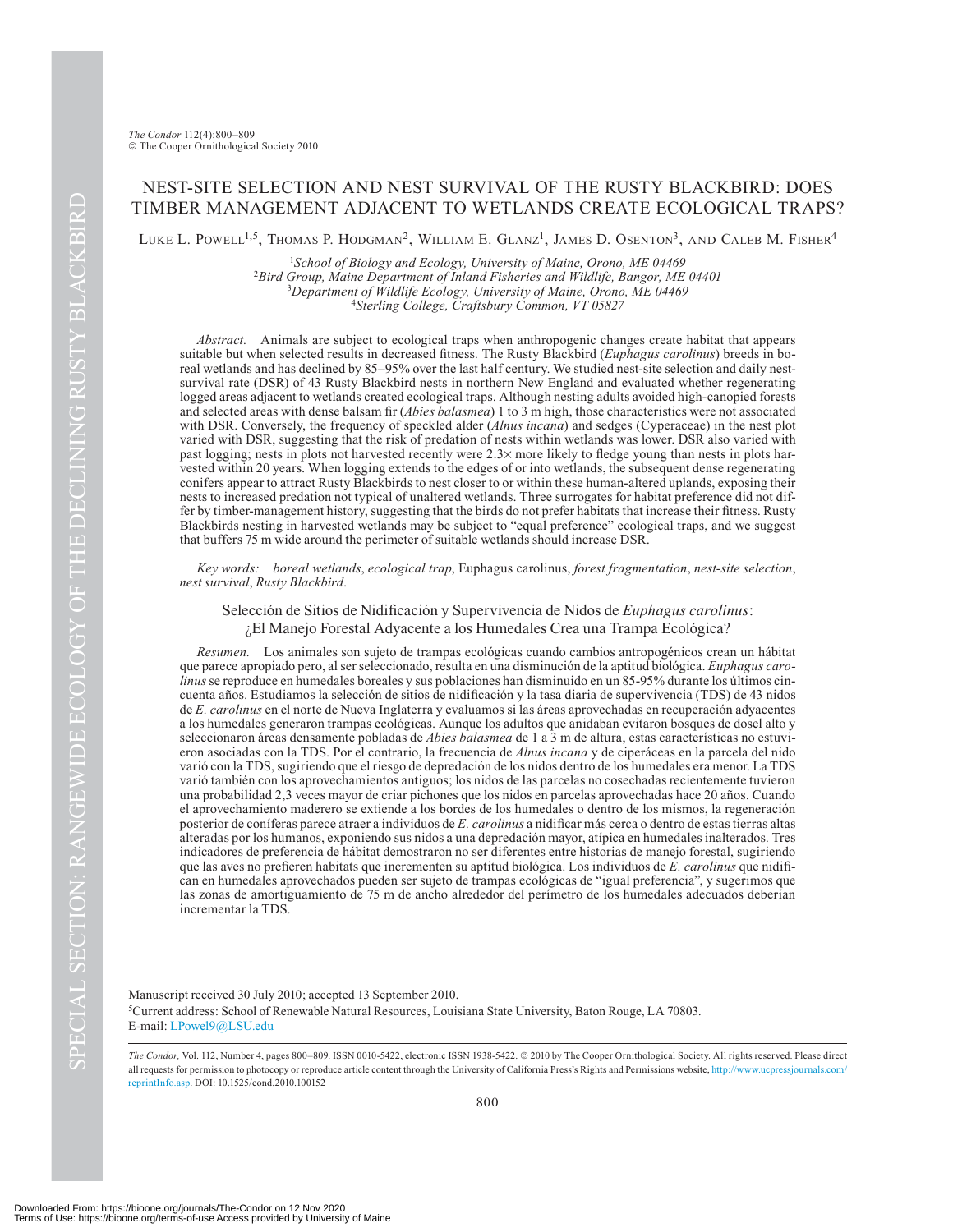#### INTRODUCTION

Animal behaviors that increase reproductive success are strongly favored by natural selection. Thus, nesting birds should respond to environmental cues that indicate the presence of habitat that maximizes nest survival (Martin 1998). Recently, ecologists have documented situations where an animal is attracted to habitat cues that ultimately result in reduced fitness compared to fitness in other available habitat, a phenomenon referred to as an "ecological trap" (Remes 2003, Lloyd and Martin 2005, Weldon and Haddad 2005). Ecological traps are of particular interest to wildlife managers because they can lead to population declines—even if the less suitable but preferred habitat represents a small proportion of the available landscape (Robinson et al. 1995, Delibes et al. 2001, Kokko and Sutherland 2001).

For unknown reasons, the Rusty Blackbird (*Euphagus carolinus*), a once abundant North American songbird, is declining dramatically: by 85–95% over the last half-century, with a particularly precipitous drop in the 1970s (Greenberg and Droege 1999, Niven 2004, Sauer et al. 2005). Rusty Blackbirds breed in remote wetlands within boreal landscapes (Avery 1995), and their decline has been documented repeatedly in portions of the breeding range where seemingly appropriate habitat remains. The best available evidence suggests that the southern boreal forest, a region of intensive timber harvest and management, is the region of greatest decline (Greenberg et al. 2011). Therefore, the possibility that timber management has reduced the quality of nesting habitat and perhaps created an ecological trap needs further investigation. After all, the term "ecological trap" was introduced to describe how an increase in edge habitat as a result of logging led songbirds to selectively nest in habitats that appeared suitable on the basis of evolved behavioral cues but resulted in increased rates of nest predation (Gates and Gysel 1978). We focus this study on populations of Rusty Blackbird in Maine and Vermont, at the southeast edge of the species' range, which has contracted to the northwest by 160 km since 1983 (Powell 2008).

Three conditions must be met to provide strong evidence of an ecological trap (Robertson and Hutto 2006): (1) individuals' fitness in two habitats must be unequal, (2) individuals must prefer one habitat over another (in a severe trap) or prefer both habitats equally (in an equal-preference trap), and (3) individuals' fitness in the preferred (or equally preferred) habitat must be lower. To address these three conditions and to fill a knowledge gap resulting from the lack of published quantitative studies of the species' requirements for breeding habitat (but see Matsuoka et al. 2010), we (1) identified habitat features associated with the Rusty Blackbird's nest-site selection at two spatial scales, (2) estimated daily nest-survival rate (DSR) and determined the habitat features associated with nest fate, and (3) used the data from (1) and (2) to evaluate the hypothesis that regenerating clear-cuts adjacent to wetlands are an ecological trap for nesting Rusty Blackbirds.



FIGURE 1. Rusty Blackbird nests found in Maine and Vermont, 2006–2008. Triangles represent sites with one nest, squares represent sites with two nests, and numbered circles represent sites with three or more nests. Light gray fill represents the extent of the Rusty Blackbird's known current breeding range in the continental United States (Powell 2008).

#### **METHODS**

#### STUDY AREAS

We conducted our study in northwestern Maine in May and June of 2006, 2007, and 2008 and in northeastern Vermont in May and June 2007 (Fig. 1). The landscape of northern Maine is relatively flat, uninhabited, and dominated by large-scale industrial timber management. Clear-cutting was widespread in this area during the 1970s and early 1980s in an effort to salvage timber killed during a spruce budworm (*Choristoneura fumiferana*) outbreak (Griffith and Alerich 1996). Although partial harvests became the primary method of logging after the Maine Forest Practices Act was implemented in 1991 (Maine Forest Service 1999, McWilliams 2005), regenerating clear-cuts covering dozens of hectares currently occupy a substantial portion of the landscape in our study area. Forested lands in western Maine and northeastern Vermont are similar; small-scale logging and rural communities perforate a landscape with considerably more topographic relief than northern Maine.

Rusty Blackbirds nest in or adjacent to swampy woodlands (Laughlin and Kibbe 1985), wooded fens (Avery 1995), bogs (Peterson 1988, Erskine 1992), damp swales with speckled alder (*Alnus incana*; Erskine 1992), and wetlands modified by beaver (Castor canadensis; Ellison 1990, Richards 1995). In New England, nest sites selected by Rusty Blackbirds are variable; the birds use conifers of short stature because of poor growing conditions (e.g., nutrient-poor peatlands), natural regrowth (e.g., wetlands modified then abandoned by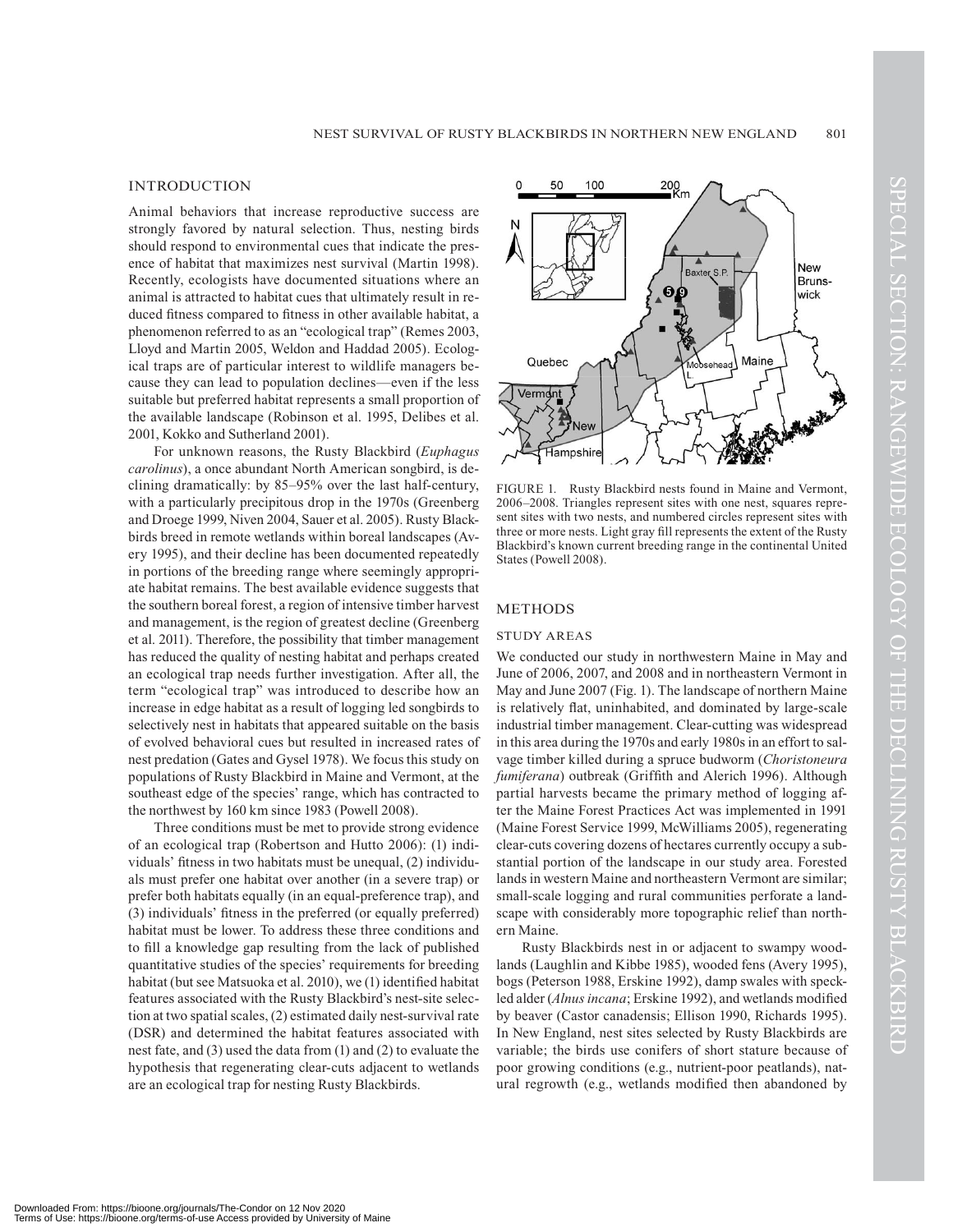beavers), or artificial regrowth (e.g., regenerating clear-cuts; Kennard 1920, Ellison 1990, Powell 2008). Common trees and understory plants include black spruce (*Picea mariana*), red spruce (*P. rubens*)*,* balsam fir (*Abies balsamea*), quaking aspen (*Populus tremuloides*), paper birch (*Betula papyrifera*)*,* red maple (*Acer rubrum*), speckled alder, *Viburnum* sp., heath shrubs (family Ericaceae), and *Sphagnum spp*. Potential nest predators we observed in the study areas included the Gray Jay (*Perisoreus canadensis*), Blue Jay (*Cyanocitta cristata*), American Crow (*Corvus brachyrhynchos*), and red squirrel (*Tamiasciurus hudsonicus*).

#### SELECTION OF STUDY SITES

As part of a concurrent study (Powell 2008), we surveyed for breeding Rusty Blackbirds at 561 wetlands throughout the species' breeding range in Maine and northeastern Vermont (Fig. 1) during May and June 2006, 2007, and 2008. We selected 353 wetlands on the basis of personal field experience or historical descriptions that suggested the presence of suitable habitat (Ellison 1990, Avery 1995), 196 wetlands with a geographically stratified random design, and 12 wetlands as the result of opportunistic roadside encounters of Rusty Blackbirds. In total, 544 wetlands (97%) were within 50 m of roads and the remaining 17 (3%) were between 100 m and 1 km of roads. Each survey included 3 min of passive observation followed by a 38-sec broadcast of a male Rusty Blackbird's vocalization (recorded in New York State by Peter Kellogg, stored at Cornell Laboratory of Ornithology) and 5 min of post-broadcast observation.

#### NEST MONITORING AND INDEX OF SITE FIDELITY

After detecting one or more pairs of Rusty Blackbirds at a given wetland, we searched for nests and monitored nest success (Martin and Geupel 1993). For each nest found, we calculated fecundity by counting the number of eggs or nestlings, estimated the clutch or brood's age to within 2–3 days, calculated fledging dates and number of exposure days, and scheduled subsequent visits. We accessed most nests from the ground or a stepladder, but two (5.2 m and 8.8 m high) required climbing the nest tree itself. We determined a clutch's age by candling eggs (Lokemoen 1996) as described for the Red-winged Blackbird (*Agelaius phoeniceus*) and a brood's age by assessing nestlings' development (Balph 1975), as described for Brewer's Blackbird (*Euphagus cyanocephalus*). As active nests were often separated by large distances (Fig. 1), we checked nests approximately every 7 days to determine nest fate. We were careful to minimize disturbance (Martin and Geupel 1993), and we defined successful nests as those that fledged at least one nestling. In most instances, we confirmed success with observations of parents feeding fledglings. In a few instances, we considered the nest successful if there were no signs of predation and an abundance of white feather sheaths within the nest lining (T. Hodgman, pers. obs.).

#### VEGETATION SAMPLING

After the completion of each nest attempt, we used protocols modified from James and Shugart (1970) and Ellison (1990) to quantify the habitat in plots (5-m radius) around the nest and control points. To evaluate nest-site selection at two scales, between wetlands and within wetlands, we selected two control plots for each nest plot: one randomly placed plot at the nearest wetland  $(>1 \text{ km}$  away) where we detected no Rusty Blackbirds (hereafter "outside control") and one randomly placed plot within the wetland containing the nest (hereafter "inside control"). To position inside control plots in wetlands with little or no open water (e.g., wooded bogs with wet pockets of *Sphagnum* spp.), we started at the nest tree (or for outside control plots, what we considered the center of the wetland), randomly selected a direction of travel, then walked 50 m in that direction. To position control plots in wetlands with ample open water, we used a different protocol because the above procedure often would have placed the control plot in open water. Therefore, we began at what we considered the center of the wetland, randomly selected a direction of travel and continued in that direction until the vegetation indicated that we had reached the wetland/upland interface. From there, we used a random-number table including integers −5 through 15 to select a point corresponding to a distance from 5 m outside to 15 m inside the wetland and perpendicular to the upland/wetland interface. From our randomly selected location, we centered all control plots on the nearest spruce or fir of size suitable for a nest (2–5 m tall; Avery 1995).

Within each 5-m-radius circular plot, we took measurements at 40 points, ten in each cardinal direction ("plot scale"; Table 1). We spaced points every 0.5 m along four 5-m transects, each radiating from the plot's center in the four cardinal directions. At each point, we recorded the number of stems and the height (in 1-m interval classes below 5 m and in 5-m height classes above 5 m) of all vegetation, plus the presence or absence of mud and water in contact with a 7.6-cm-diameter pole. We used an ocular tube (James and Shugart 1970) to estimate the vegetation that the pole would have contacted if it was longer than 5 m and used a range finder to determine the height class of tall vegetation. Because we suspected the effects of canopy height extended beyond 5 m from nests, we used a range finder to measure maximum canopy height within 11 m of the plot's center (James and Shugart 1970). Within several sites, timber-harvest history was heterogeneous, so we described the history of logging at the plot scale as either  $(1)$  no evidence for  $>20$  years (hereafter "no recent harvests") or (2) within 20 years (hereafter "recently harvested"). We estimated the number of years since the last harvest by counting the number of branch whorls on conifers of the youngest size class. We took additional measurements at the site scale and the microsite scale (Table 1).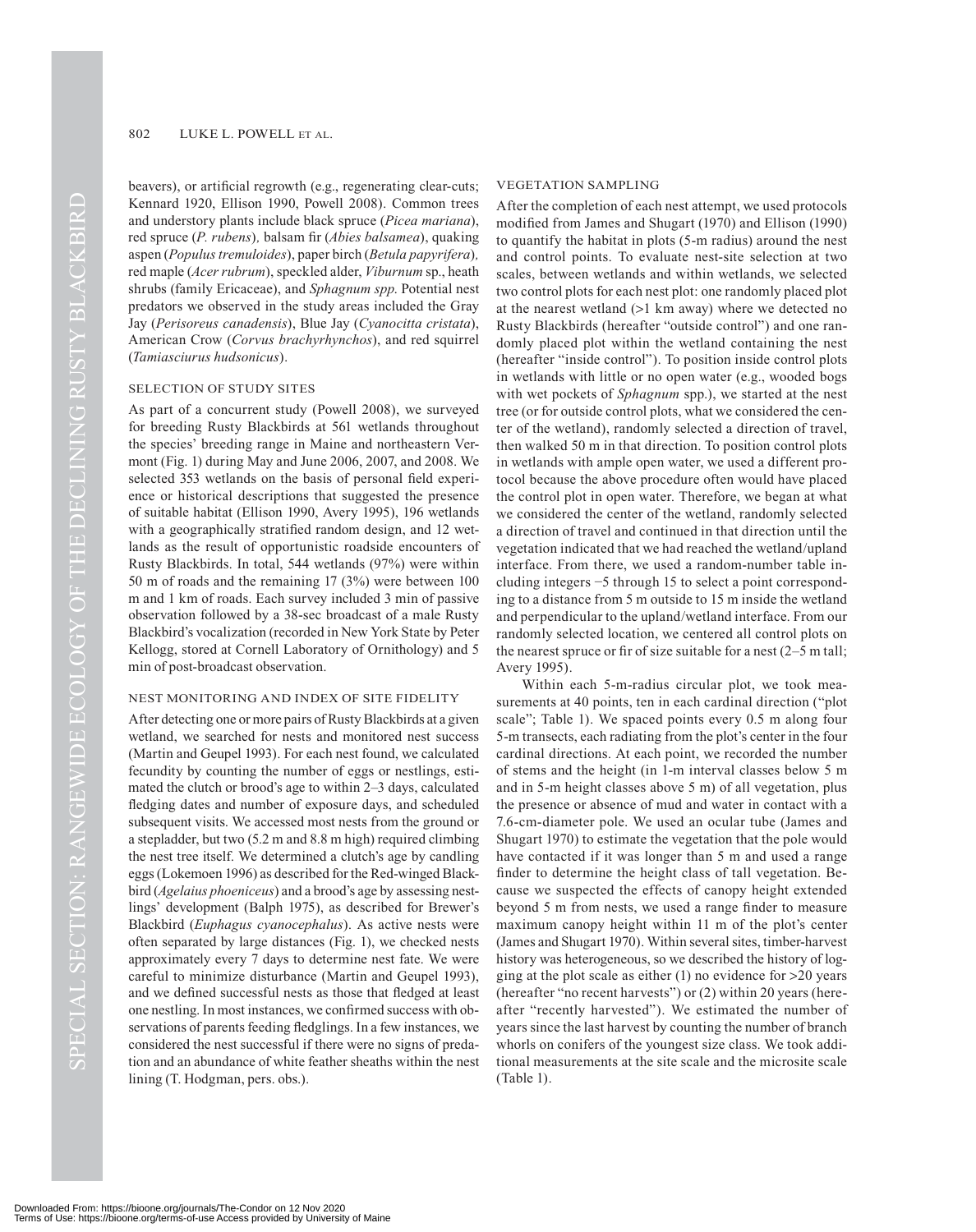| Variable                |                                                                                                                                                           | Analyses performed  |            |          |  |
|-------------------------|-----------------------------------------------------------------------------------------------------------------------------------------------------------|---------------------|------------|----------|--|
|                         | Description                                                                                                                                               | Nest-plot selection | <b>DSR</b> | Logging  |  |
| <b>YEAR</b>             | Year nest was active: 2006, 2007, or 2008                                                                                                                 |                     | $\times$   |          |  |
| Site scale              |                                                                                                                                                           |                     |            |          |  |
| <b>DIST ROAD</b>        | Distance (m) to the nearest road                                                                                                                          |                     | $\times$   |          |  |
| <b>DIST UPLAND</b>      | For nests in uplands, distance (m) to the wetland/upland<br>interface.                                                                                    |                     | $\times$   | $\times$ |  |
| Plot scale <sup>a</sup> |                                                                                                                                                           |                     |            |          |  |
| <b>ALDERS</b>           | Frequency <sup>b</sup> of alder cover; wetland indicator                                                                                                  | $\times$            | $\times$   | $\times$ |  |
| CANOPY HT <sup>a</sup>  | Height $(m)$ of tallest tree within 11 m of nest                                                                                                          | $\times$            | $\times$   | $\times$ |  |
| <b>DIST WATER</b>       | Distance (m) from nest to standing water                                                                                                                  |                     |            | $\times$ |  |
| FIRS1-3M                | Frequency <sup>b</sup> of fir cover $1-3$ m high                                                                                                          | $\times$            | $\times$   | $\times$ |  |
| <b>MUD</b>              | Frequency <sup>b</sup> of mud; wetland indicator                                                                                                          |                     |            | $\times$ |  |
| <b>SPHAGNUM</b>         | Frequency <sup>b</sup> of Sphagnum cover; indicator of acidic wetlands                                                                                    | $\times$            |            |          |  |
| SPRUCES1-3M             | Frequency <sup>b</sup> of spruce $1-3$ m high                                                                                                             | $\times$            |            |          |  |
| <b>WATER</b>            | Frequency <sup>b</sup> of standing water; wetland indicator                                                                                               | $\times$            |            | $\times$ |  |
| <b>SEDGES</b>           | Frequency <sup>b</sup> of sedge cover; wetland indicator                                                                                                  |                     | $\times$   | $\times$ |  |
| TIMBER MGMT             | Binary variable describing whether the nest plot was located in<br>a stand logged within 20 years or within a plot that had not<br>been cut for >20 years |                     | $\times$   |          |  |
| Microsite scale         |                                                                                                                                                           |                     |            |          |  |
| NEST_TREE_AGE           | Age (year) of the tree that the nest was placed on, calculated<br>from a count of the number of branch whorls                                             |                     | $\times$   | $\times$ |  |
| NEST_TREE_DBH           | Diameter at breast height (cm) of the tree the nest was placed on                                                                                         |                     |            | $\times$ |  |
| NEST TO GROUND          | Distance (cm) from the nest to the ground                                                                                                                 |                     |            | $\times$ |  |
| NEST_TREE_GENUS         | Genus of the tree the nest was placed on (spruce or fir)                                                                                                  |                     | $\times$   |          |  |
| NEST_TREE_HT            | Height (m) of the tree the nest was placed on                                                                                                             |                     |            | $\times$ |  |
| <b>CONCEAL</b>          | Minimum % concealment of the nest among six measurements<br>taken 1 m away from the nest in the four cardinal directions,<br>from above, and from below   |                     | $\times$   | $\times$ |  |

TABLE 1. Descriptions of variables used to (1) describe plots in which Rusty Blackbirds nested, (2) model nests' daily survival rate (DSR), (3) and compare plots by history of logging in northern New England, 2006–2008.

aWithin 5 m of the plot's center, except for CANOPY\_HT, which was measured to within 11 m.

bFrequency refers to the total number of times a given cover type was detected within each plot. At each point, presence/absence of each variable was recorded, except woody plants, for which the number of stems at each point was recorded.

#### STATISTICAL ANALYSES

*Nest-plot selection.* We modeled nest-plot selection by comparing nest and control plots at two different spatial scales, between and within wetlands. Using matched-pairs logistic regression, we compared each nest plot with both its betweenwetland and its within-wetland control plot. Prior to the analysis, we reviewed the literature and used our field experience to compile 22 variables that we considered plausible contributors to the Rusty Blackbird's nest-site selection. These variables fell into four general categories: spruce and fir density near the height of nests (Ellison 1990), alder density, canopy height/density, and indicators of the wetland's condition. To reduce the number of variables, we combined correlated variables where appropriate (e.g., frequency of firs 1 to 2 m high plus frequency of firs 2 to 3 m high; Spearman's rank correlation test,  $r > 0.5$ ) or retained the correlated variable most relevant to our hypotheses. Using the remaining six variables (Table 1), we ran 15 a priori models: six univariate models, one null model, and eight additive models in combinations

that we considered biologically meaningful descriptors of Rusty Blackbird nesting habitat. For analyses both between and within wetlands, we assessed the relative fit of the same set of 15 candidate models with Akaike's information criterion corrected for small sample sizes (AICc; Burnham and Anderson 2002). We checked for interaction terms in two best-fit models and assessed goodness of fit with the varianceinflation factor from the global model.

*Nest survival.* We analyzed 40 nests to determine DSR; we excluded from our analyses one nest that may have never contained eggs and two nests that may have been abandoned because of disturbance during our attempts to capture the birds as part of our concurrent studies (Powell 2008). To test the hypothesis that Rusty Blackbirds select nest sites that are positively associated with DSR, we started our candidate set with the two most influential variables from the nest-site analysis, CANOPY\_HT and FIRS1–3M. We then added eight variables that we considered ecologically plausible influences on DSR (Table 1). We formed 28 models total: 11 univariate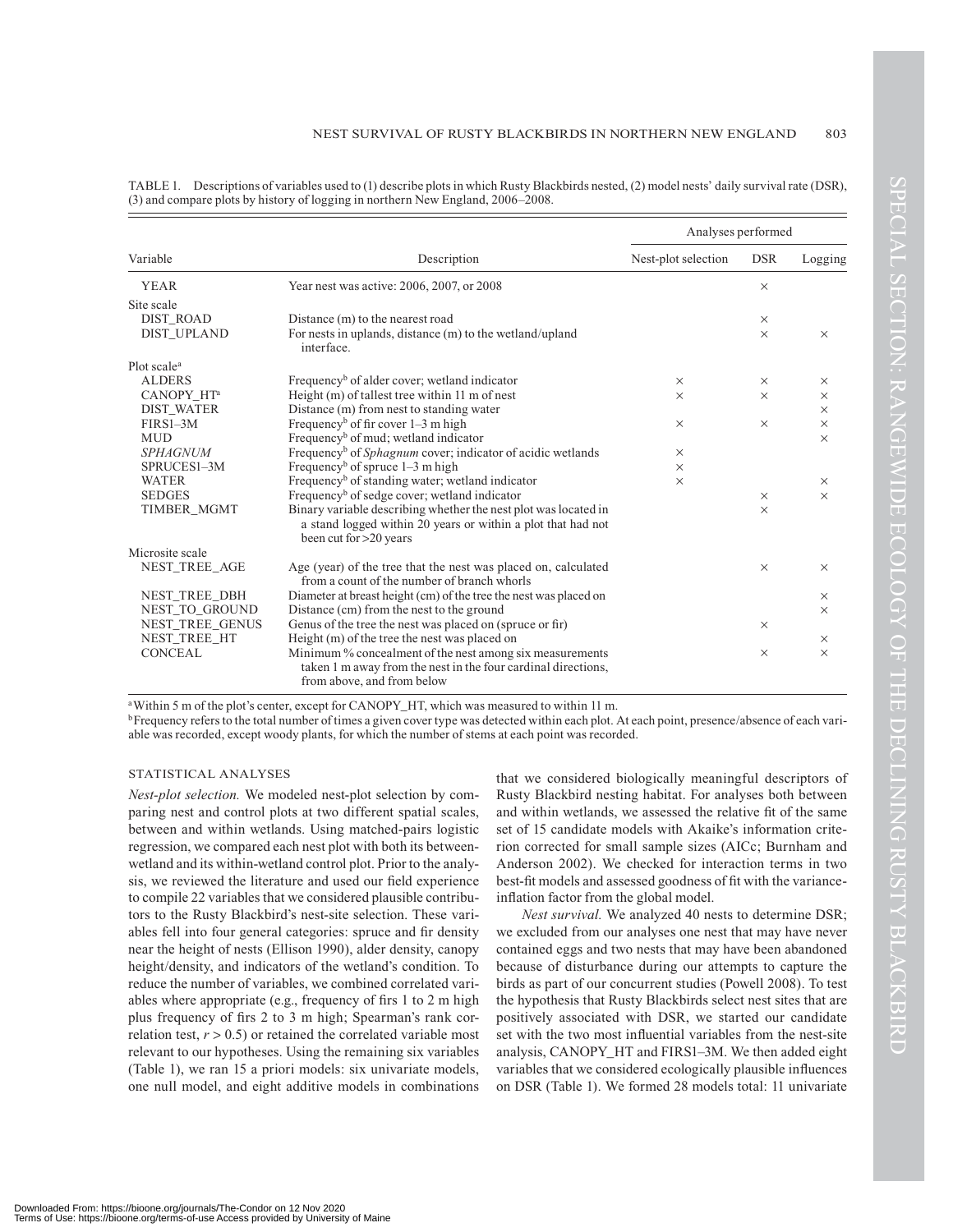models, a null model, 15 bivariate models, and one trivariate model based on combinations of nest, canopy, and vegetation variables that we considered ecologically plausible influences on DSR. We formed 24 of the 28 models a priori, then later added four a posteriori models that included an 11th variable, SEDGES, after we found that ALDERS, another wetland indicator, influenced DSR. We used AIC<sub>c</sub> to rank each model's performance in program MARK (White and Burnham 1999).

When the nests in a given category have  $DSR = 1.0$  (i.e., no nests in the category failed), the usual methods for variance estimation are not appropriate (Aebischer 1999), and  $DSR = 1.0$  for  $YEAR = 2006$  and TIMBER\_MGMT = no recent harvest. To account for this, we added an additional, fictitious, nest to the dataset (with  $YEAR = 2006$ , TIMBER  $MGMT = no$  recent harvest) and "depredated" this nest after 23 days of exposure. For the other covariates of this fictitious nest, we used the mean values for nests with no recent harvest. We believe this represents a conservative approach, as we artificially raised the rate of nest predation above what we observed in the field.

We assessed the relative importance of each variable by summing the Akaike weights of each model that included that variable (Burnham and Anderson 2002); to reduce bias in this procedure, we included each variable in four models. As we recorded an average clutch size of  $4.5 \pm 1.1$  SE and parents tend to begin incubation with the penultimate egg (Matsuoka et al. 2010), we used 4 days for the period of egg laying, 13 days for incubation, and 12 days for the nestling period for a total of 29 exposure days. We thus calculated nest success with the model-averaged DSRs (Burnham and Anderson 2002) as DSR29 (Klett et al. 1986).

*Comparing timber-management histories.* To examine differences between nests in plots with no recent harvests and in those recently harvested, we tested relevant variables from the plot scale and microsite scale (Table 1) for normality (Shapiro–Wilk  $W, P \le 0.05$ ) and equality of variances (Levene's tests,  $P < 0.05$ ), then transformed nonparametric variables as needed and ran Student's *t*-tests on the normally distributed variables. When transformed variables failed to meet the normality assumption of *t*-tests, we ran nonparametric unpaired Mann–Whitney *U*-tests.

Other than the nest-survival analysis in MARK, we performed all statistical analyses in Program R (R Development Core Team 2008). We present means and parameter estimates  $\pm$  1 SE, considered probability tests significant at  $\alpha$  < 0.1, and considered models with  $\triangle AIC \le 2.0$  as those with substantial support (Burnham and Anderson 2002). When more than one model containing a given variable received substantial support, we present model-averaged parameter estimates and DSRs (Burnham and Anderson 2002).

#### RESULTS

#### NESTING ECOLOGY

We found 43 Rusty Blackbird nests, 7 in 2006, 28 in 2007, and 8 in 2008 (Fig. 1). Rusty Blackbirds placed their nests in black or red spruce  $(n = 23)$ , balsam fir  $(n = 16)$ , white spruce  $(n = 2)$ , northern white cedar,  $(n = 1)$  and a *Viburnum* shrub  $(n = 1)$ . Median age of the primary nest tree was 14 years ( $\bar{x}$  = 17.87  $\pm$ 1.46 yrs, range 8–50). All nests were within 75 m of standing water  $(\bar{x} = 12.07 \pm 3.04 \text{ m}$ , range 0–71); 29 nests were within wetlands, and the 14 nests found in uplands averaged 7.25  $\pm$ 3.01 m (range 0.3–95) from the wetland/upland interface.

#### NEST-PLOT SELECTION

Both between and within wetlands, the best-fit model describing Rusty Blackbird nest-site selection included CANOPY\_HT (between wetlands:  $\beta = -0.349 \pm 0.078$ ; within wetlands:  $\beta =$  $-0.183 \pm 0.072$ ) and FIRS1–3M (between wetlands:  $\beta = 0.104 \pm 0.072$ ) 0.034; within wetlands:  $\beta = 0.039 \pm 0.072$ ; Table 2), indicating that Rusty Blackbirds selected for short canopies with dense cover of pole-stage firs. CANOPY\_HT was included in the three best-fit models at both scales, and no other models received

|                      | Between wetlands          |   |                   | Within wetlands |                           |   |                              |       |
|----------------------|---------------------------|---|-------------------|-----------------|---------------------------|---|------------------------------|-------|
| Model <sup>b</sup>   | $-2 \log$<br>(likelihood) | K | $\triangle AIC$ . | W               | $-2 \log$<br>(likelihood) | K | $\triangle AIC$ <sup>c</sup> | $W$ . |
| CANOPY_HT + FIRS1-3M | 41.0                      |   | 0.00              | 0.69            | 53.9                      |   | 0.00                         | 0.57  |

TABLE 2. Three best-fit models, by Akaike's information criterion  $(AIC_c)^a$ , predicting differences between 5-m-radius plots centered on a Rusty Blackbird nest ( $n = 43$ ) and randomly placed control plots at two spatial scales in northern New England, 2006–2008.

<sup>a</sup>K, number of parameters; AIC<sub>c</sub>, AIC adjusted for small sample size;  $\Delta AIC_c$ , difference in AIC<sub>c</sub> relative to the most parsimonious value;  $w_i$ , Akaike weight.

CANOPY\_HT + FIRS1–3M + SPRUCES1–3M 40.8 5 1.59 0.31 53.9 5 2.32 0.18<br>CANOPY\_HT 49.6 3 14.75 0.00 56.9 3 3.74 0.09 CANOPY\_HT 49.6 3 14.75 0.00 56.9 3 3.74 0.09 Null 59.6 2 32.43 0.00 59.6 2 6.96 0.02

<sup>b</sup>This table excludes 11 models that received little support ( $\triangle AIC_c > 5.9$ ,  $w_i < 0.05$ ).<br><sup>c</sup>AIC<sub>c</sub> value of the best-fit between-wetlands model: 91.0, within-wetlands: 116.4; variance-inflation factor (ĉ) for global mode wetlands: 1.02, within wetlands: 1.33.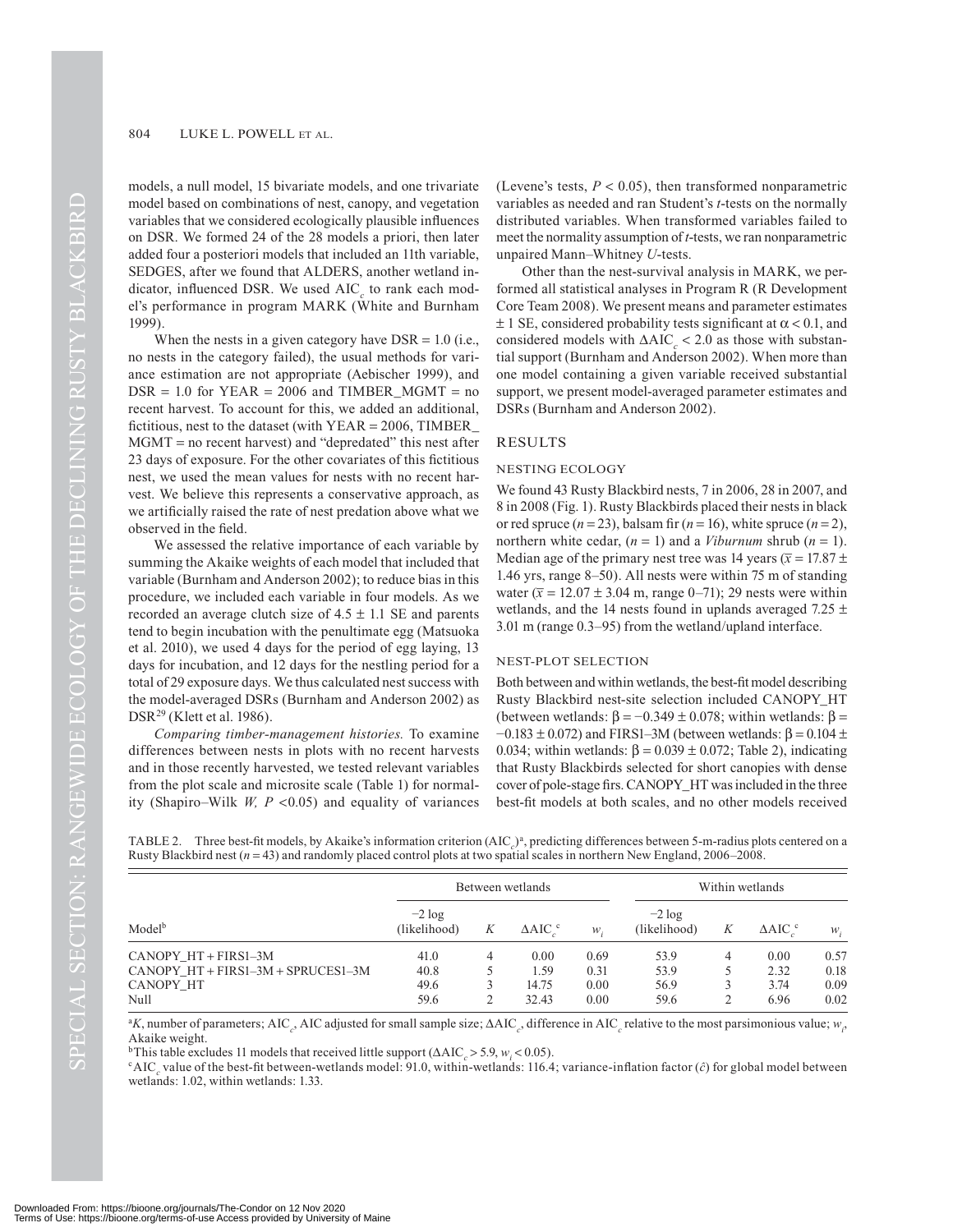substantial support  $(AAIC \geq 5.9)$ . Adding SPRUCES1–3M (between wetlands:  $\beta = 0.024 \pm 0.038$ ; within wetlands:  $\beta =$  $0.001 \pm 0.018$ ) to the best-fit model decreased the fit at both scales (Table 2). Our analyses provided no substantial evidence that variables representing wetland conditions (WA-TER, ALDERS, *SPHAGNUM*) influenced nest-site selection; no other models including those variables received substantial support at either scale  $(AAIC \geq 5.9)$ .

#### NEST SURVIVAL

All 14 nests that failed were located in plots harvested within the previous 20 years. We concluded that 11 nests were depredated, as all eggs or chicks were destroyed or disappeared prior to the estimated date of fledging, while three nests were abandoned. We did not observe evidence of brood parasitism, nor did we detect Brown-headed Cowbirds (*Molothrus ater*) in our study areas; we documented only two addled eggs. In our original nest-survival analysis preceding the addition of the fictitious nest, the three best-fit models predicting DSR were TIMBER\_MGMT+YEAR(AIC<sub>c</sub>=60.1), TIMBER\_MGMT+ ALDERS ( $\triangle AIC_z = 0.2$ ) and TIMBER\_MGMT ( $\triangle AIC_z = 1.9$ ), respectively. No other model received substantial support  $(AAIC<sub>c</sub> > 3.8)$ , and the null model received essentially no support ( $\triangle AIC = 8.7$ ).

Predictably, the addition of the fictitious depredated nest (no recent harvest,  $YEAR = 2006$ ) shifted the relative importance of the models (Table 3). The five models receiving substantial support included combinations of ALDERS, TIMBER\_MGMT, SEDGES, and TREE\_AGE, with ALDER included in each of the four best-fit models. When we averaged the Akaike weights  $(w_i)$  of each variable across all the

TABLE 3. Result of model selection by Akaike's information criterion (AIC<sub>*c*</sub>)<sup>a</sup> for survival of Rusty Blackbird nests (*n* = 40) in northern New England, 2006–2008.b

| Model                  | $-2 \log$<br>(likelihood) $K$ $\Delta AIC$ <sup>c</sup> |                |      | $W_i$ |
|------------------------|---------------------------------------------------------|----------------|------|-------|
| $SEDGES + ALDERS$      | 68.6                                                    | 3              | 0.00 | 0.15  |
| TIMBER MGMT + ALDERS   | 68.7                                                    | 3              | 0.08 | 0.14  |
| <b>ALDERS</b>          | 70.8                                                    | 2              | 0.20 | 0.13  |
| ALDERS + NEST TREE AGE | 69.3                                                    | 3              | 0.72 | 0.10  |
| TIMBER MGMT            | 72.0                                                    | $\mathfrak{D}$ | 1.34 | 0.08  |
| SEDGES <sup>d</sup>    | 73.0                                                    | 2              | 2.35 | 0.05  |
| NEST TREE AGE          | 73.3                                                    | $\mathfrak{D}$ | 2.65 | 0.04  |
| Null                   | 75.3                                                    |                | 2.70 | 0.04  |

<sup>a</sup>K, number of parameters; AIC<sub>c</sub>, AIC adjusted for small sample size;  $\Delta AIC_c$ , difference in  $AIC_c$  relative to the most parsimonious value; *wi* , Akaike weight.

 $\overline{b}$ This table excludes 20 models that received less support than the null model. The table describes the results after the addition of a fictitious, depredated nest to the uncut treatment as described in methods.

<sup>c</sup>AIC<sub>c</sub> value of the best-fit model = 74.6; of global model = 1.57. dSEDGES was added a posteriori.

candidate models, the most influential variables, ordered in decreasing order of importance, were ALDERS ( $\Sigma w_i = 0.53$ ), TIMBER\_MGMT ( $\Sigma w_i = 0.23$ ), SEDGES ( $\Sigma w_i = 0.22$ ), and NEST\_TREE\_AGE ( $\Sigma w_i = 0.16$ ); no other variable received more than  $\Sigma w_i = 0.07$ —including YEAR ( $\Sigma w_i < 0.02$ ). Two variables indicating wet conditions, ALDERS ( $\beta$  = 0.113  $\pm$ 0.089) and SEDGES ( $\beta$  = 0.082  $\pm$  0.076), were positively correlated with DSR. Consistent with our original analysis, DSR was higher for nests in plots with no recent harvests (DSR =  $0.990 \pm 0.010$ , 114 exposure days, estimated nest success = 76%,  $n = 10$ ) than in recently harvested plots (DSR = 0.963  $\pm$ 0.012, 309 exposure days, estimated nest success =  $33\%, n =$ 30); accordingly, DSR was positively correlated with NEST\_ TREE\_AGE ( $\beta$  = 0.052  $\pm$  0.049). Again as in our original analysis, we found no substantial support for models that included CANOPY\_HT or FIRS1–3M—the best predictors of nest-plot placement ( $\triangle AIC$ <sub>c</sub> > 4.2;  $\Sigma w$ <sub>i</sub> < 0.02). Averaged among the five models with substantial support, DSR for all 40 nests was  $0.983 \pm 0.008$ , (estimated nest success = 61%, 423 exposure days).

#### COMPARING TIMBER-MANAGEMENT HISTORIES

In plots with no recent harvests, only two of 10 nests (20%) were placed in uplands (mean distance  $4.0 \pm 3.0$  m), while 12 of 33 nests (36%) at recently harvested sites were placed in uplands (mean distance  $21.7 \pm 7.9$  m). Furthermore, nests in plots with no recent harvests were closer to standing water  $(2.04 \pm 1)$ 0.87 m) than were nests at recently harvested sites (15.05  $\pm$ 1.13 m;  $t_{28} = 3.48$ ,  $P = 0.002$ ). When we examined indicators of wetland conditions, we found that nest plots with no recent harvests contained more WATER (no recent harvest,  $8.7 \pm$ 2.9; recently harvested,  $3.3 \pm 1.1$ ;  $U = 93$ ,  $P = 0.03$ ), MUD (no recent harvest,  $4.5 \pm 1.6$ ; recently harvested,  $0.8 \pm 1.1$ ;  $U = 94$ ,  $P = 0.014$ ), and SEDGES (no recent harvest,  $5.0 \pm 1.3$ , recently harvested,  $2.6 \pm 0.7$ ;  $U = 72.5$ ,  $P = 0.005$ ), although ALDERS did not differ by logging history (no recent harvest,  $6.4 \pm 2.3$ ; recently harvested,  $6.9 \pm 2.7$ ;  $U = 119.5$ ,  $P = 0.16$ ).

Variables associated with nest-plot placement did not vary with logging history (FIRS1–3M: no recent harvest  $=$ 17.9  $\pm$  3.1, recently harvested = 19.4  $\pm$  3.4,  $t_{41}$  = 0.06, *P* = 0.56; CANOPY\_HT: no recent harvest = 7.8 m  $\pm$  0.4, recently har- $\text{vested} = 7.6 \text{ m} \pm 0.4, t_{41} = -0.85, P = 0.40$ . Although NEST\_ TREE\_AGE was predictably less in plots that had been recently harvested (no recent harvest,  $28.0 \pm 4.6$ ; recently harvested,  $14.9 \pm 0.7$ ,  $t_9 = -2.82$ ,  $P = 0.02$ ), no other microsite variables differed by logging history (CONCEAL: no recent harvest =  $34.4 \pm 3.8$ , recently harvested =  $38.7 \pm 4.3$ , *U* = 220.5,  $P = 0.091$ ; NEST\_TO\_GROUND: no recent harvest =  $2.3 \pm 0.8$ , recently harvested =  $1.5 \pm 1.1$ ,  $t_{41} = -1.50$ ,  $P = 0.14$ ; NEST\_TREE\_HT: no recent harvest =  $3.6 \pm 0.8$ , recently harvested =  $3.5 \pm 1.2$ ,  $t_{41} = 0.17$ ,  $P = 0.86$ ; NEST\_TREE\_DBH: no recent harvest =  $5.2 \pm 2.0$ , recently harvested =  $4.6 \pm 1.2$ ,  $t_{10} = 0.53, P = 0.61$ .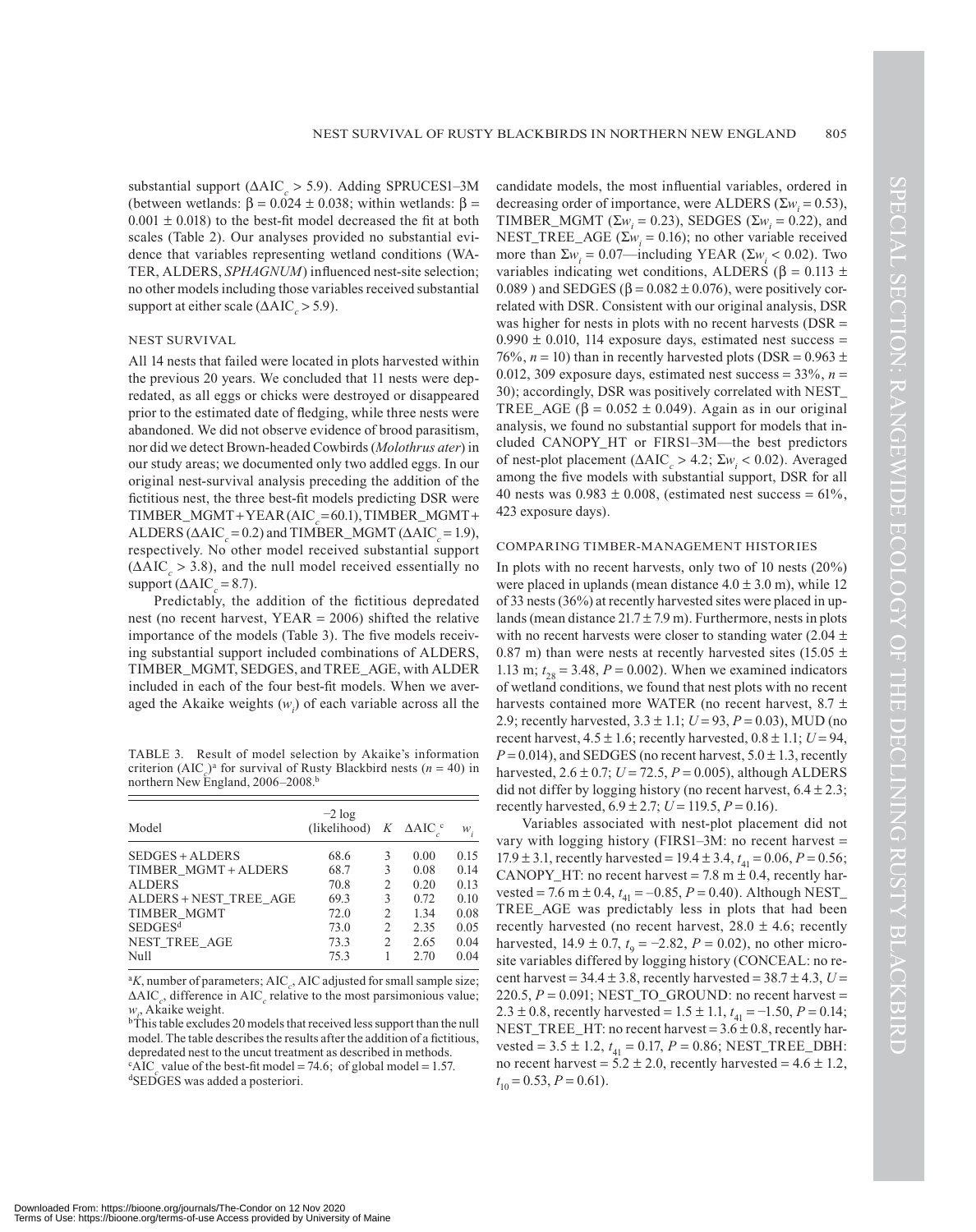#### DISCUSSION

Animals are subject to ecological traps when anthropogenic changes create habitat that appears suitable, yet when preferred and subsequently selected, results in decreased fitness. Here we discuss the Rusty Blackbird's nest-site selection in a historical and current perspective. We argue that the availability of nesting habitat has increased with largescale logging, which has created an incongruence between nest-site selection and nest survival. Finally, we frame our findings in terms of Robertson and Hutto's (2006) three conditions necessary to demonstrate an ecological trap and discuss additional data that address habitat preference rather than selection.

#### NEST-PLOT SELECTION: PRESENT AND PAST

Both within and between wetlands, we found that nesting Rusty Blackbirds avoid tall canopies, select plots with dense growth of firs from 1 to 3 m high, and place nests in short conifers that average less than 18 years old. Similarly, Ellison (1990) found that in Vermont, nests were associated with coniferous regeneration and thick cover from 2 to 4 m high. Across the boreal forest, Matsuoka et al. (2010) found that Rusty Blackbirds are most likely to nest in conifers (nest height  $\bar{x} = 1.6$ ) in all regions but interior Alaska, where they nest in what is available—deciduous shrubs. Thick coniferous growth provides relatively dense foliage at nest height ( $\bar{x}$  = 1.7 m in our study), presumably to conceal nests from predators. Rusty Blackbirds clearly select for nest sites in areas of dense coniferous growth and undoubtedly did so before the appearance of humans in the boreal forest. Historical nesting sites likely included bogs and fens with naturally stunted coniferous growth, as well as coniferous regeneration resulting from irregular forest fires and blow-downs adjacent to wetlands. Beavers may benefit the Rusty Blackbird by providing disturbed yet relatively unfragmented nesting habitat, as they selectively remove hardwoods, increasing light gaps and encouraging coniferous regeneration on a local scale (Johnson and Naiman 1990).

Although Rusty Blackbirds are attracted to disturbed sites that support dense young coniferous growth, it seems unlikely that historical disturbances approached the current spatial scale of anthropogenic disturbance from timber harvesting. During the 20th century, landscape-scale anthropogenic changes (e.g., clear-cutting, fire suppression) led to increasingly destructive outbreaks of the spruce budworm in the coniferous forests of northeastern North America, with those of 1910–1920, 1945–1955, and 1968–1985 defoliating 10, 25, and 55 million ha, respectively (Blais et al. 1981, Blais 1983, 1985, Hardy et al. 1983). In Maine (Griffith and Alerich 1996) and elsewhere, extensive post-budworm salvage cutting followed these outbreaks, creating a superabundance of evenaged coniferous regrowth, attractive nesting habitat for Rusty

Blackbirds. Already vulnerable to the spruce budworm, dense stands of riparian conifers were hit particularly hard by the budworm and post-budworm salvaging because buffers preventing spraying were imposed to protect water bodies from the effects of pesticides (Irland 1988).

#### NEST SURVIVAL

Contrary to what one might expect if nest-site selection is adaptive, the variables associated with DSR differed substantially from those that nesting Rusty Blackbirds selected. Canopy height and fir density at nest height were poor predictors of nest fate, while timber-management history and alder and sedge density were the best predictors of DSR. We attributed 11 of the 14 nest failures to predation (the other three failed nests were abandoned); all of these were in sites cut 20 years earlier. Even after we added a fictitious depredated nest to the category of no recent harvest, nests in that category were still  $2.3\times$  more likely to fledge young than those in plots logged 20 years earlier. This difference between habitats in nest success (a component of fitness) meets the first of three conditions necessary to demonstrate an ecological trap (Robertson and Hutto 2006).

Predictably, nest-tree age also was positively correlated with DSR, suggesting that nests in older trees were more likely to fledge young. DSR varied with the frequency of alder and sedges, suggesting that nests within wetlands are less likely to suffer depredation. Nest plots in recently harvested sites had less water, less mud, and fewer sedges; nests in recently harvested sites were also farther into uplands than nests at sites not recently logged. When logging extends to the edges of or into wetlands, the resulting regeneration of conifers probably attracts Rusty Blackbirds to nest closer to or farther into uplands, exposing nests to increased predation pressure. Therefore, the cues that Rusty Blackbirds use to select nest sites may be maladaptive when habitat within or adjacent to wetlands is logged. Nests in recently harvested plots were placed in trees younger than in those with no recent harvest, but other than nest-tree age and the nest's position relative to wetlands, characteristics (CANOPY\_HT, FIRS1–3M, CONCEAL, NEST\_ TO\_GROUND, NEST\_TREE\_HT, and NEST\_TREE\_DBH of nests) in the two categories of timber-management history were indistinguishable. This suggests that Rusty Blackbirds have not evolved to perceive cues that logged uplands are relatively risky places in which to nest.

The Gray Jay, Blue Jay, and American Crow were among the avian nest predators in our study areas, and the latter two tend to be more abundant in fragmented habitats (Robinson et al. 1995). Using 954 artificial nests in southeast Alaska, De-Santo and Willson (2001) never detected jays or red squirrels in open wetlands and found that nest-predation rates in regenerating clear-cuts 15–20 years old (58% of nests depredated), wetland edges (40%), and wetland openings (20%) differed. Robertson and Hutto (2007) found that Olive-sided Flycatchers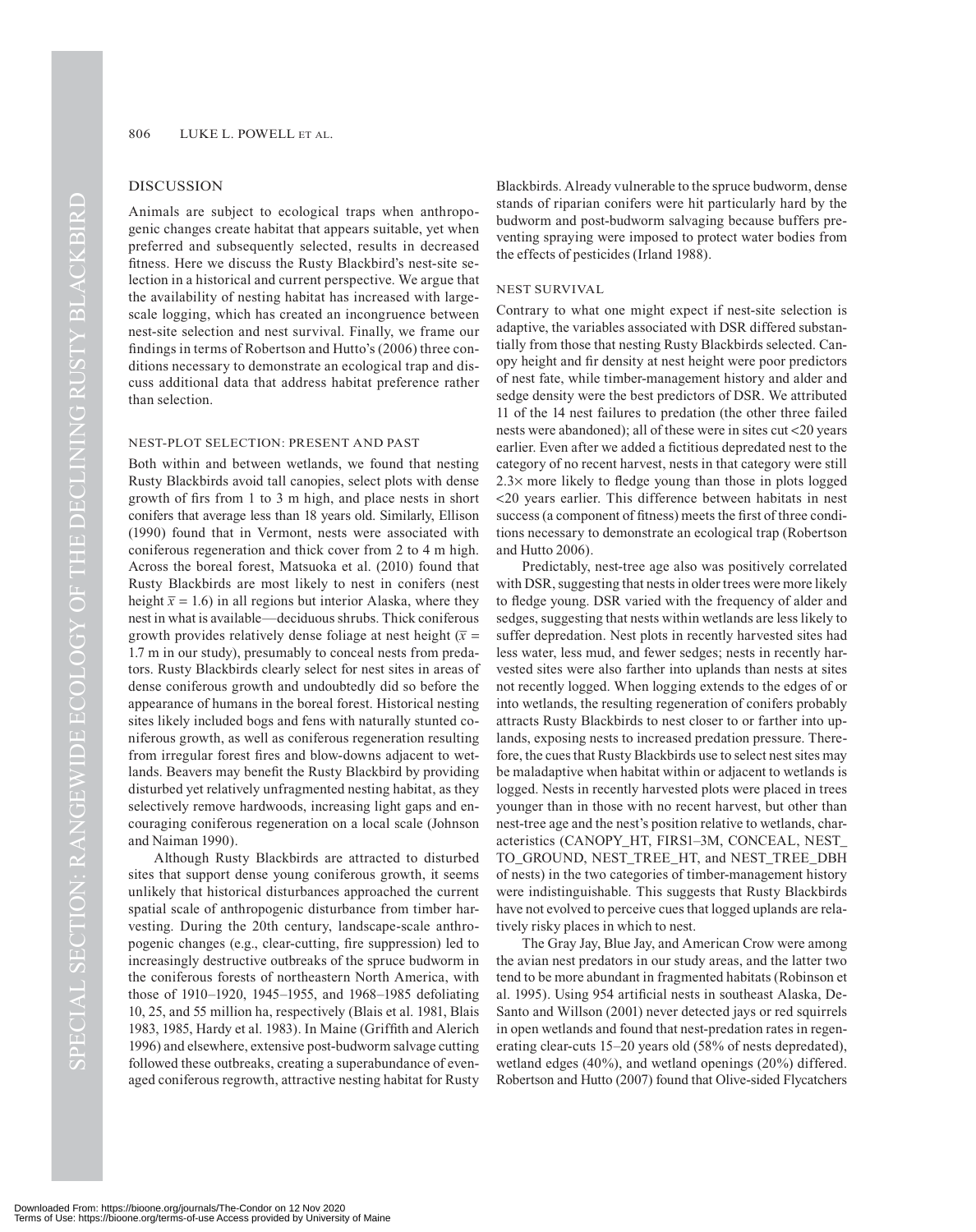(*Contopus cooperi*) prefer selectively harvested over naturally burned forest, despite higher rates of nest predation in the human-altered landscape. In regenerating clear-cuts in eastern Maine, Rudnicky and Hunter (1993) documented that depredated nests differed from undisturbed nests only in the increased cover of pole-stage conifers (0–3 m tall). They suggested that to avoid predation themselves, small nest predators (i.e., the red squirrel) may remain close to dense cover, where they are more likely to find nests in young stands with thick cover that are less voluminous and less structurally complex than mature stands.

#### EVIDENCE FOR AN ECOLOGICAL TRAP

Rusty Blackbird nests in stands with no recent harvests were more than twice as likely to fledge young than nests at sites logged within the past 20 years, so the first of three conditions necessary to demonstrate an ecological trap (Robertson and Hutto 2006) is met. To satisfy the other two conditions, the data must show equal preference for both habitats (an equal-preference trap) or preference for the less favorable habitat over the other (a severe trap) and higher fitness in the nonpreferred habitat. We found strong evidence that Rusty Blackbirds select for nest sites with a high density of polestage firs—the typical condition in regenerating logged boreal forest. However, nonrandom habitat use (e.g., nest-site selection) is not necessarily a suitable surrogate for preference (Van Horne 1983). For example, subordinate individuals can be found in nonpreferred habitat if they are excluded by dominant individuals (Sherry and Holmes 1988).

Therefore, in a post hoc effort to determine if Rusty Blackbirds not only select for but prefer the habitat in which their fitness suffers, we examined three surrogates for habitat preference (Robertson and Hutto 2006): year-to-year site fidelity, clutch size, and variation in year-to-year occupancy. Robertson and Hutto (2006) argued that year-to-year site fidelity is a useful surrogate for preference because individuals claiming territories in preferred habitat have the greatest site fidelity and lowest emigration rates (e.g., Sergio and Newton 2003). To estimate the Rusty Blackbird's year-to-year site fidelity, we searched for breeding pairs for at least 2 hr during mid-May at all sites with nesting pairs in previous years. We had only four sites with banded birds, so we calculated species-level fidelity rather than individual fidelity. We argue that if individual preference is repeated across the landscape, species-level site fidelity should be higher in preferred nesting habitats. We found that year-to-year nest-site fidelity was no different at sites that had been recently harvested (8 of 14 returned) than at sites with no recent harvest (3 of 6 returned;  $\chi^2_1 = 0.04$ , *P* = 0.85). Moreover, we documented five cases in which timber management adjacent to wetlands was heterogeneous (i.e., the site included both clear-cut and unlogged patches), yet Rusty Blackbirds nested in the regenerating clear-cuts in all five cases—presumably because they preferred regenerating conifers (L. L. Powell, pers. obs.).

The distribution of dominant individuals among habitat types can also imply preference (e.g., Davies 1992, Robertson and Hutto 2006), so, assuming that dominant individuals have larger clutches, we used clutch size to explore possible differences in habitat preference. Clutches in plots with no recent harvest were no larger  $(4.4 \pm 0.3)$  than in recently harvested plots  $(4.5 \pm 1.1; \text{ Mann}-\text{Whitney } U = 98.5, P = 0.91,$  $n = 32$  nests), providing no evidence for the unequal distribution of dominant individuals or a particular habitat preference. Finally, temporal variation in population size can serve as a surrogate for preference (Robertson and Hutto 2006), as poorquality habitats can fluctuate in population size and "buffer" population fluctuations in relatively stable high-quality habitats (Kluyver and Tinbergen 1953, Brown 1969, O'Connor 1981, Gill et al. 2001). After surveying more than 700 wetlands in Maine and Vermont in 2001, 2002, 2006 and 2007, we found no evidence that variance in wetland occupancy varies with timber-management history (L. Powell, unpubl. data), again providing no evidence for a particular habitat preference. None of these surrogates for preference suggests that Rusty Blackbirds prefer habitats that maximize their fitness, suggesting an "equal preference" ecological trap (Robertson and Hutto 2006).

Because Rusty Blackbirds are sparsely distributed even in the core of their breeding range (Flood 1978, Avery 1995), large-scale timber harvesting across northeastern North America may have been especially damaging. Ecological traps may trigger the Allee effect at low population densities (i.e., reduced reproduction or survival), because with little intraspecific competition, individuals are relatively free to act on their (now maladaptive) preferences (Kokko and Sutherland 2001). Given the synchrony of the species' range contraction in Maine (Powell 2008), its sharp rangewide population decline (Greenberg and Droege 1999), and the most recent spruce budworm outbreak, we believe that large-scale reduction of DSR in logged forest may have contributed to the population decline and range contraction of the Rusty Blackbird in northeastern North America.

#### FUTURE RESEARCH NEEDS

Although we suspect that red squirrels and jays are the primary predators of Rusty Blackbird nests, this hypothesis should be tested with motion-detecting cameras. Furthermore, the overall nest success we recorded (61%) is similar to levels found in Alaska (56%; Matsuoka et al. 2010), but we have little data on fitness at other life-history stages with which to understand the stage(s) driving population declines. Studies of nest survival provide valuable information, yet they evaluate only one component of fitness. For example, although nesting Whitethroated Robins (*Turdus assimilis*) prefer forest fragments to coffee plantations despite higher nest predation in the fragments (Sekercioglu 2007), fledglings' survival was relatively high in the forest fragments, which mitigated the effects of low DSR and thus nullified the potential ecological trap (C. H.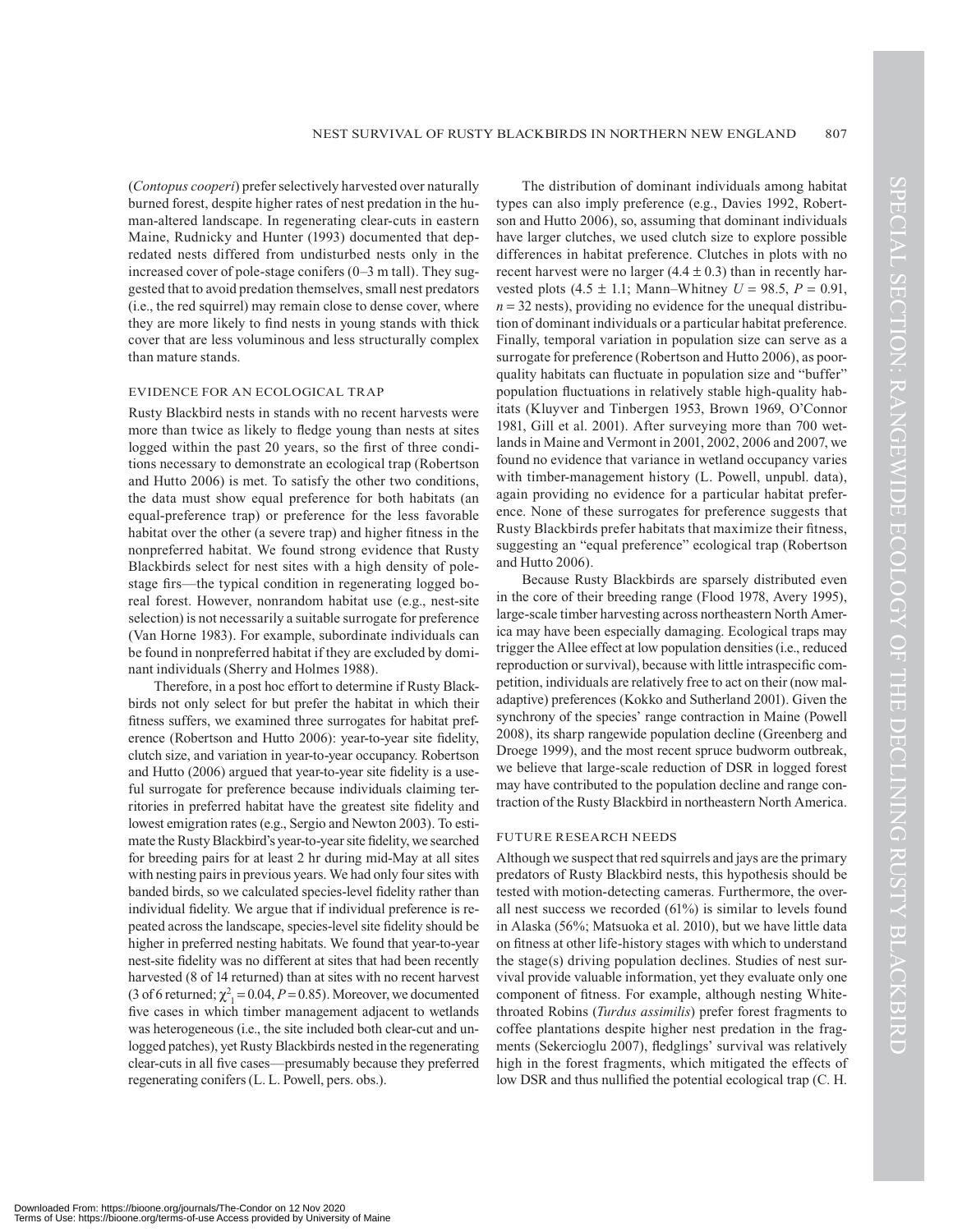Sekercioglu, unpubl. data). To understand the interaction between logging and Rusty Blackbird fitness on the breeding grounds, DSR and survival of fledglings and juveniles must be studied at multiple spatial scales and under a variety of timbermanagement schemes, ideally in manipulative studies.

#### MANAGEMENT IMPLICATIONS

Regardless of whether Rusty Blackbirds are suffering from ecological traps on a large scale, we demonstrated relatively low DSR at recently logged sites (33% vs. 76% in plots with no recent harvest), and showed that DSR increased with alder and sedge density, indicators of wetlands. We thus expect that the establishment of buffer zones of no logging around the perimeter of wetlands would increase the DSR of Rusty Blackbird nests. However, upland buffers will not reduce disturbance to the species entirely unless they are wide enough to (1) reduce predation via edge effects and (2) prevent Rusty Blackbirds from nesting in regenerating conifers in the uplands and simply flying across thin strips of mature forest to forage in wetlands.

Rusty Blackbird nests are almost always placed near water (Kennard 1920, Avery 1995, Matsuoka et al. 2010), which could work to their advantage, as even small forest fragments in Maine are less subject to nest predation if they are adjacent to water (Small and Hunter 1988). The 14 nests we found in uplands averaged  $19.2 \pm 7.0$  m away from wetlands, with the three farthest located 32, 48, and 95 m away. In two cases, Rusty Blackbirds nested in regenerating clear-cuts in the upland yet regularly flew over modest unlogged buffers (30 m), presumably to feed in nearby wetlands (L. L. Powell, pers. obs.). For birds in general, predation rates are highest within 50 m of edges (Paton 1994), and in Maine, Vander Haegen and Degraaf (1996) found the effects of predation on artificial nests to extend 75 m into riparian buffers. Therefore, we suggest an unlogged buffer of 75 m around the perimeter of wetland occupied by or suitable for the Rusty Blackbird. Given the extensive literature on nest predation near edges and an improved understanding of breeding Rusty Blackbirds' use of space, 75-m buffers will likely increase nest survival in managed landscapes, although they may have limited utility for protecting habitat for foraging (Powell et al. 2010). Wetlands suitable for nesting are generally larger than 0.5 ha, are surrounded by softwoods, and feature pools of shallow water available as foraging substrate (Powell 2008). Thorough protection of such sites from disturbance will be difficult without a detailed understanding of the species' use of space (Powell et al. 2010), its social organization (Powell et al., in press), and the value of different types of foraging substrates. Management designed to improve young Rusty Blackbirds' survival rates could help prevent further population decline and range contraction. However, effective strategies to protect breeding Rusty Blackbirds in actively managed forests such as those in the Northeast will require close working relationships between land managers and conservation agencies, and the best possible data to guide them.

#### ACKNOWLEDGMENTS

We thank R. T. Jones and C. Holmberg for their tireless work as field technicians in 2007. We are grateful to W. Halteman for his statistical guidance and to S. T. Edmonds, D. M. "That Feeling" Ellis, N. Hazlet, T. U. Powell, M. D. Twine and B. Tyne and for their contributions in the field. The Maine Warden Service, Pittston Farms, S. and B. Foley, and Butch and company at Russell Pond Bear Hunting Camp provided critical logistical support. We thank R. L. Holberton, R. Greenberg, A. M. Januzzi, C. S. Loftin, C. Rimmer, M. Schlesinger, one anonymous reviewer, and particularly S. M. Matsuoka for perceptive comments on earlier drafts. This project was carried out in association with the International Rusty Blackbird Working Group and funded by the Maine Department of Inland Fisheries and Wildlife, Federal Aid in Wildlife Restoration, the U.S. Fish and Wildlife Service Region 5, the Maine Outdoor Heritage Fund, and the University of Maine graduate student government.

#### LITERATURE CITED

- AEBISCHER, N. 1999. Multi-way comparisons and generalized linear models of nest success: extensions of the Mayfield method. Bird Study 46 Supplement:S120–138.
- AVERY, M. L. 1995. Rusty Blackbird (Euphagus carolinus), no. 200. In F. B. Gill and A. Poole [EDS.], The birds of North America. Academy of Natural Sciences, Philadelphia.
- BALPH, M. H. 1975. Development of young Brewer's Blackbirds. Wilson Bulletin 87:207–230.
- BLAIS, J. R., E. G. KETTELA, AND B. H. MOODY. 1981. History of spruce budworm outbreaks in eastern North America with special reference to Newfoundland, p. 12–17. In J. Hudak and A. G. Raske [EDS.], Review of the spruce budworm outbreak in Newfoundland: its control and forest management implications. Newfoundland Forest Research Centre, St. John's, Newfoundland.
- BLAIS, J. R. 1983. Trends in the frequency, extent, and severity of spruce budworm outbreaks in eastern Canada. Canadian Journal of Forest Research 13:539–547.
- BLAIS, J. R. 1985. The ecology of the eastern spruce budworm: a review and discussion, p. 49–59. In C. J. Sanders, R. W. Stark, E. J. Mullins, and J. Murphy [EDS.], Recent advances in spruce budworm research. Proceedings of the CANUSA Spruce Budworm Symposium. Canadian Forestry Service, Ottawa.
- BROWN, J. L. 1969. The buffer effect and productivity in tit populations. American Naturalist 103:347–354.
- BURNHAM, K. P., AND D. R. ANDERSON. 2002. Model selection and multimodel inference: a practical information-theoretic approach, 2nd edition. Springer-Verlag, New York.
- DAVIES, N. B. 1992. Dunnock behaviour and social organization. Cambridge University Press, Cambridge, UK.
- DE SANTO, T. L., AND M. F. WILLSON. 2001. Predator abundance and predation of artificial nests in natural and anthropogenic coniferous forest edges in southeast Alaska. Journal of Field Ornithology 72:136–149.
- DELIBES, M., P. GAONA, AND P. FERRERAS. 2001. Effects of an attractive sink leading into maladaptive habitat selection. American Naturalist 158:277–285.
- ELLISON, W. G. 1990. The status and habitat of the Rusty Blackbird in Caledonia and Essex counties. Vermont Fish and Widlife Department, Woodstock, VT.
- ERSKINE, A. J. 1992. Atlas of breeding birds of the Maritime Provinces. Nova Scotia Museum, Halifax, NS.
- FLOOD, N. 1978. Rusty Blackbird, p. 476–477. In M. D. Cadman, P. F. J. Eagles and F. M. Helleiner [EDS.], Atlas of the breeding birds of Ontario. University of Waterloo Press, Waterloo, ON.
- GATES, J. E., AND L. W. GYSEL. 1978. Avian nest dispersion and fledging success in field-forest ecotones. Ecology 59:871–883.